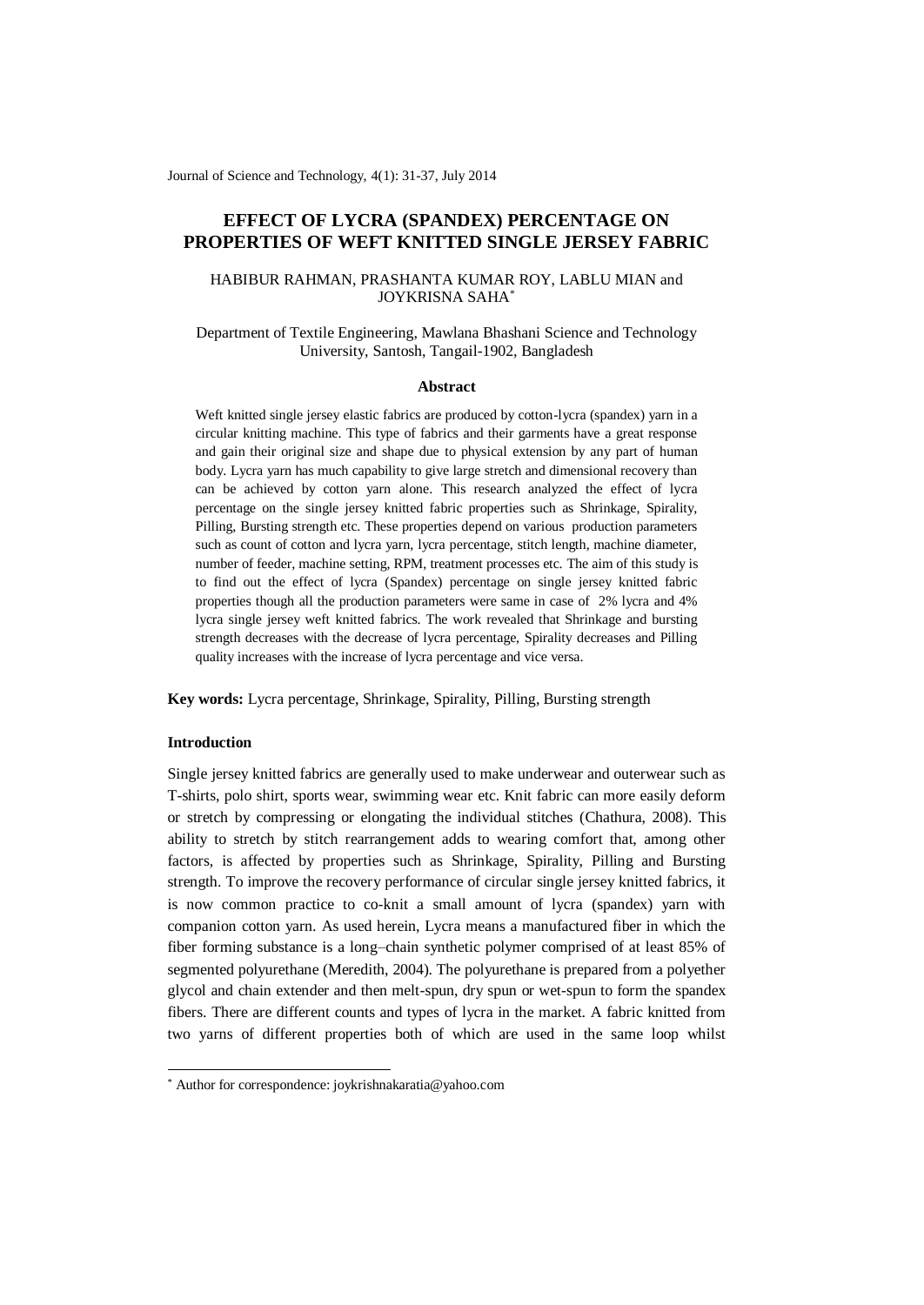positioned one behind other is known as plated fabric (Mclntyre, 1997). When the cotton and the lycra yarn are knitted parallel or side-by-side in every course, with the lycra yarn always kept on one side of the cotton yarn, the method is classified as "full plating or full feeder".

When the Lycra is placed in alternating courses, the method is classified as half plating or half feeder (Sadek *et al.*, 2012). Feeding of the Lycra yarn to knitting machine with a rate less than the required stitch length of cotton yarn results in yarn extension which in turn generates tension and as the knitted loops leave the needles the spacing of courses and wales decrease and the fabric shrinks in both directions, pilling quality also increase and require more strength to tear the fabric thus affecting the properties of knitted fabric (Sadek *et al.,* 2012). The effect of lycra fibre on the extension-at-peak load, immediate recovery, delayed recovery, permanent set and resiliency of cotton-lycra blended knitted fabric. It was observed that the immediate recovery, extension and resiliency of lycra fabric are higher than 100% cotton fabric (Mukhopadhyay *et al.,* 2004).

### **Materials and Method**

### *Materials*

The single jersey knitted cotton fabrics with 2 and 4% lycra were produced in circular knitting machine from 34's combed cotton yarn with 20D lycra yarn and heat was setted, dyed, finished with the same parameters. Yarn, fabric, machine specification, finishing parameters is given bellow in table 1, 2, 3 and 4 respectively.

#### **Table 1. Yarn specification**

| Name of Yarn                         | Nominal count | Actual count          | Type of yarn | Brand name | Origin     |  |
|--------------------------------------|---------------|-----------------------|--------------|------------|------------|--|
| Cotton                               | $34s/1$ Ne    | $33.76\frac{s}{1}$ Ne | Combed       | Square     | Bangladesh |  |
| Lvcra                                | 20D           | 20D                   | Elastomeric  |            | Korean     |  |
| <b>Table 2. Fabric specification</b> |               |                       |              |            |            |  |

| Fabric sample | Type of fabric  | Stitch length (mm) | Grey GSM   |
|---------------|-----------------|--------------------|------------|
|               | 2% lycra cotton | 2.90               | 182        |
|               | 4% lycra cotton | 2.90               | <b>200</b> |

#### **Table 3. Machine specification of single jersey knitting machine**

| Company Name      | Jiunn Long |  |  |
|-------------------|------------|--|--|
| Country of origin | Taiwan     |  |  |
| Machine diameter  | 34"        |  |  |
| Number of feeder  | 102        |  |  |
| Machine gauge     | 24         |  |  |
| Number of needles | 2544       |  |  |
| Machine speed     | $25$ rpm   |  |  |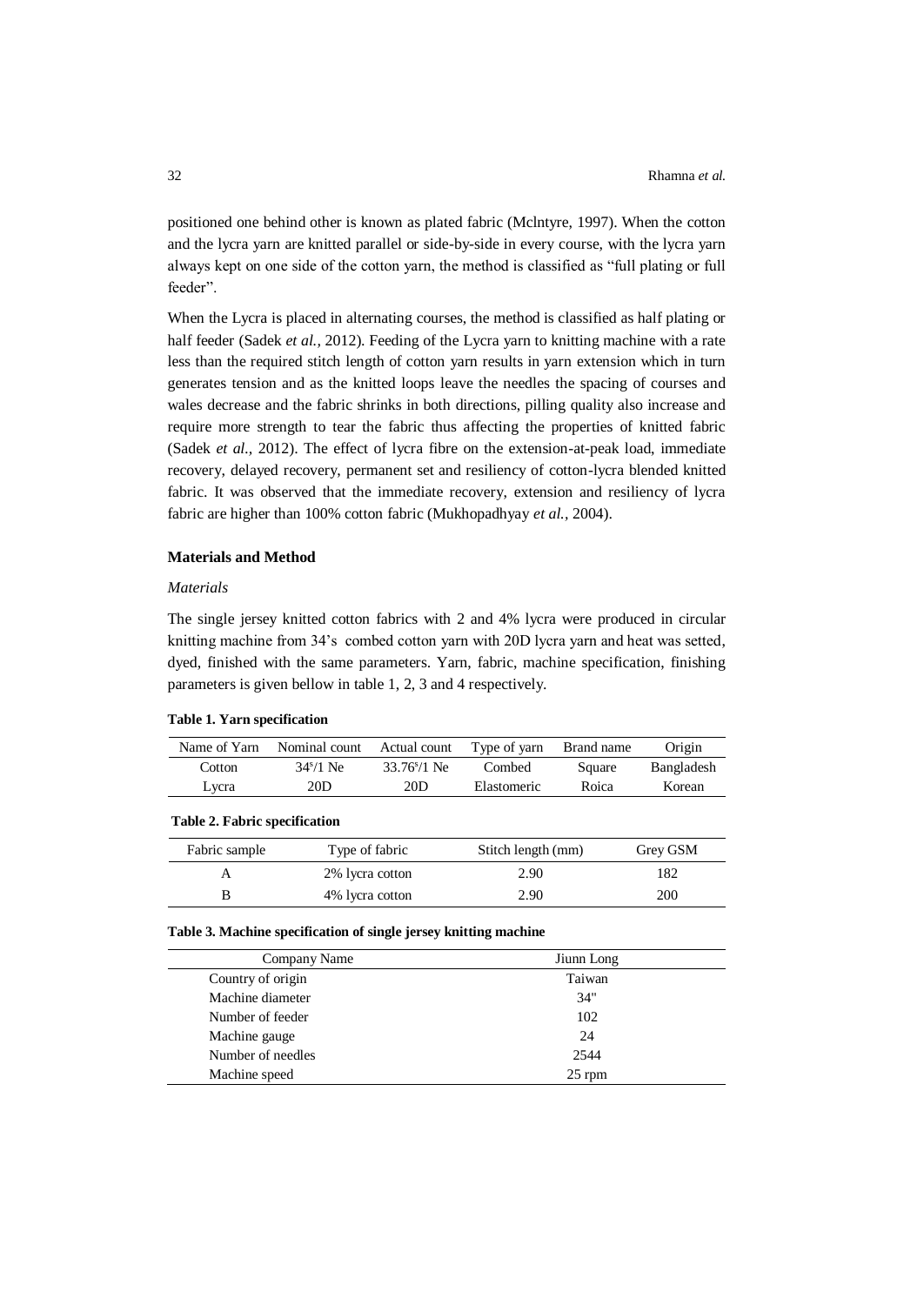| <b>Finishing Machine</b> | Temperature     | Over feed% | Speed              | Compacting               |
|--------------------------|-----------------|------------|--------------------|--------------------------|
| <b>Stenter</b>           | $150^{\circ}$ C | 60-80%     | $45 \text{ m/min}$ | $\overline{\phantom{a}}$ |
| Open compactor           | $115^{\circ}$ C | 50%        | $28 \text{ m/min}$ | 15%                      |

#### **Table 4. Finishing parameters**

#### *Methods*

An increase or decrease in the length or width of a fabric is called a dimensional change, decrease in size is referred to as shrinkage and an increase as growth. Dimensional change is usually expressed as a percentage of the original size of the specimen. The horizontal distortion of wales yarn from its grain line is called spirality. Spirality is very important for control the quality of fabric. Spirality of knitted fabric is obtained when the wale is not perpendicular to the course, forming an angle of spirality with vertical direction of the fabric. The ability of a material to resist rupture by pressure is called bursting strength. The force required to rupture a fabric by extending it with a force applied at angles to the plane of the fabric under specified condition. Pilling is a condition that arises in wear due to the formation of little pills of entangled fibre clinging to the fabric surface giving it an ugly appearance. Pills are formed by a rubbing action on loose fibres which are present on the fabric surface. Spirality, shrinkage, bursting strength and pilling varies due to changing lycra percentage. For measuring spirality and shrinkage samples are marked with scale at 50cm (lengthwise and widthwise). No tension is applied to samples during measuring spirality and shrinkage percentage. At first it was washed by the ISO:6330 method. We had to wash those sample fabrics at 40°C for 40 min. After washing we took those sample for tumble drying. We had to dry those sample fabrics for 30min 60°C temperature. The specimen are then allowed to cool, precondition and then condition for another 24 hour to bring these into the same state they were in when these were marked. They are then remeasured on a flat smooth surface and the percentage of dimensional change can be calculated.

Calculation of shrinkage:

Shrinkage can be calculated from the following formula:

Shrinkage = 
$$
\frac{\text{After wash measurement} - \text{Before wash measurement}}{\text{Before wash measurement}} \times 100\%
$$

Calculation of Spirality:

Spirality has been calculated from the following formula:

$$
Spirality = \frac{Left \, side \, deformation + Right \, side \, deformation}{Fabric \, length} \times 100\%
$$

(Factory source: Impress-Newtex Composite Textiles Ltd. Gorai, Mirzapur)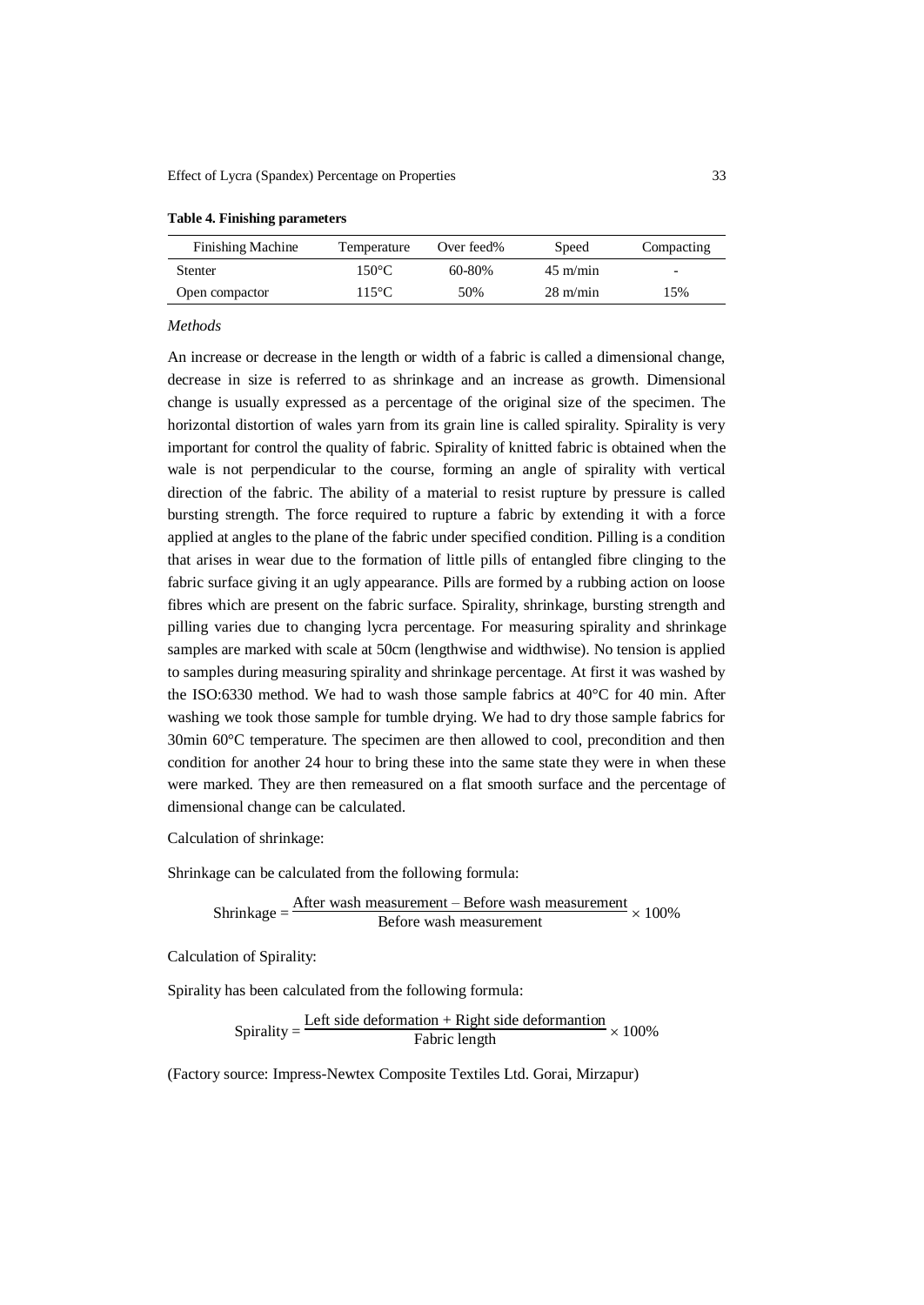Sequences for measuring Shrinkage and Spirality:

- 1. Liquor Ratio 1:50
- 2. Temperature : 30 to 35°C
- 3. Suitable Wetting agents (detergent) 0.5% on the weight of the sample.
- 4. Sample size 50 x 50 cm.
- 5. Marking area 35 x 35 cm (mark with marking scale).
- 6. Total Time: 2 hours
- 7. After that dry at  $30^{\circ}$ C.
- 8. Measurement.

The bursting strength was measured by the true burst automatic bursting machine at ISO:13937 standard . At first the machine calibration was checked without fabric. After that sample fabric was placed on the machine. At least four tests were carried out and average values were measured. For measuring pilling by the Method: ISO-12945, two specimens dimension of 125mm X 125mm are cut from the fabric. A seam allowance of 12mm is marked on the back of each square. In two of the samples the seam is marked parallel to the warp direction and in the other two parallel to the weft direction. The samples are then folded face to face and a seam is sewn on the marked line. This gives two specimens with the seam parallel to the warp and two with the seam parallel to the weft. Each specimen is turned inside out and 6mm cut off each end of it thus removing any sewing distortion. The fabric tubes made are then mounted on rubber tubes so that the length of tube showing at each end is the same. Each of the loose ends is taped with Poly vinyl chloride (PVC) tape so that 6mm of the rubber tube is left exposed. We follow the procedure in laboratory with two samples. Such as full feeder 4% lycra single jersey and 2% lycra single jersey, then this two tube containing these two samples are placed inside pilling box and then start the circulation of box by switching on the machine for 14400 times for two hours as per requirement or method.

#### **Results and Discussions**

The above mentioned tested samples were produced by same cotton and lycra yarn with same machine, loop length and other process parameters. But the tested result of Shrinkage, Spirality, Pilling and Bursting strength varies only due to change of lycra percentage. The results and discussions are mentioned bellow.

The above results shown that fabric shrinkage percentage decreased with the decreasing of lycra percentage and vice versa. Due to more amount of lycra yarn present in full feeder lycra cotton fabric, it shown more tendency of shrinkage than half feeder lycra fabric.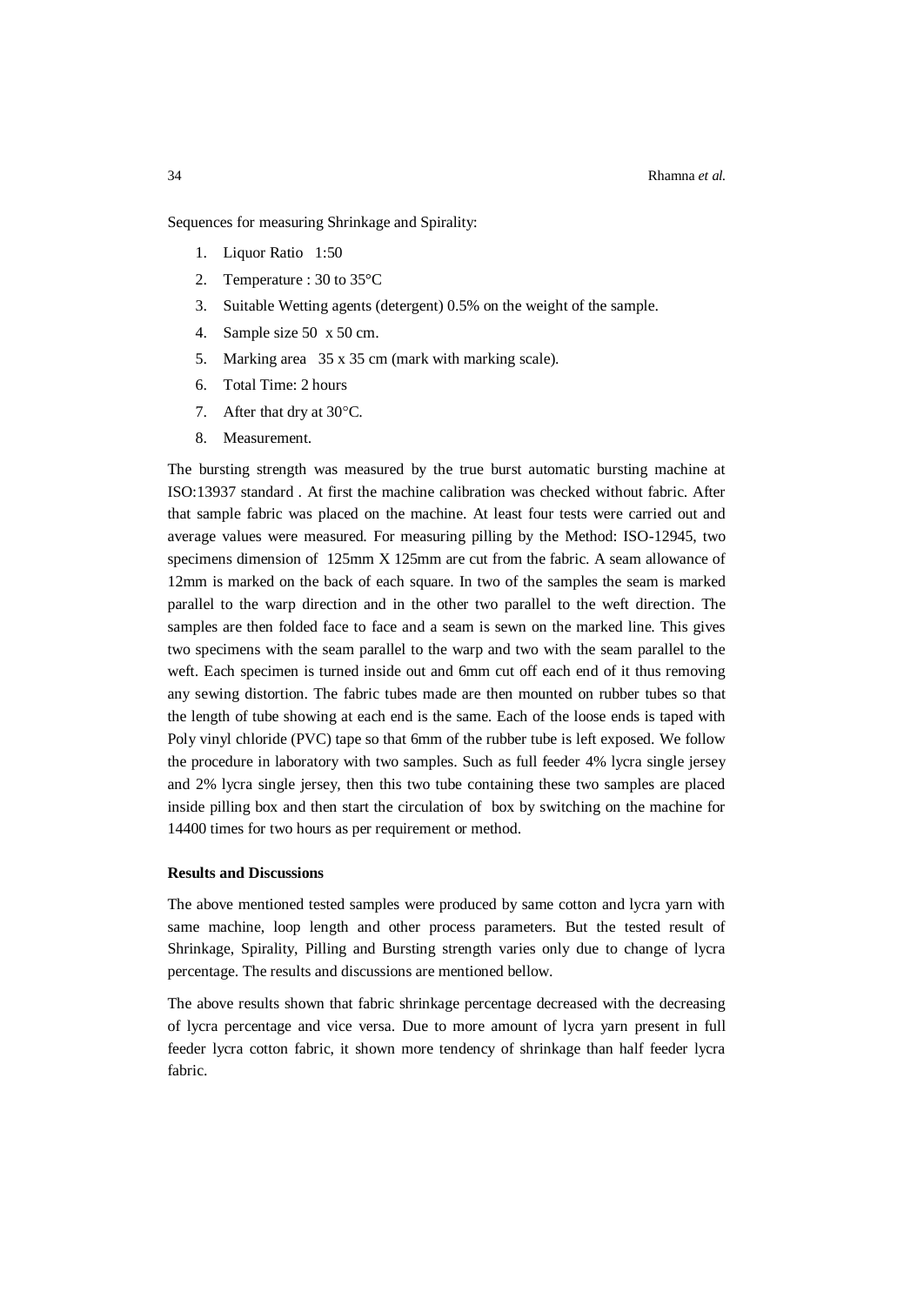| Types of fabric<br>Sample<br>No. |                                      | Dimensional change%<br>(length wise) | Dimensional change%<br>(width wise)                                      |  |
|----------------------------------|--------------------------------------|--------------------------------------|--------------------------------------------------------------------------|--|
|                                  | Full feeder 4% lycra cotton fabric   | $-1.4$                               | $-1.4$                                                                   |  |
| $\mathcal{D}_{\mathcal{L}}$      | Half feeder 2% lycra cotton fabric   | $-0.8$                               | $-1.2$                                                                   |  |
| 0<br>$-0.5$<br>$-1$<br>$-1.5$    | Dimensional change% (length<br>wise) | Dimensional change% (width wise)     | Full feeder 4% lycra cotton fabric<br>Half feeder 2% lycra cotton fabric |  |

**Table 5. Shrinkage% of sample fabric**

**Fig. 1.** Lengthwise and widthwise Shrinkage% of single jersey fabric.

When apply stress to the full feeder lycra fabric then extend more due to washing than half feeder lycra fabric, as like as after removal of additional force it shrinks comparatively more than half feeder lycra fabric after washing and tumble drying. Therefore full feeder lycra fabric has been shrunk more than half feeder lycra fabric. If we consider fabric dia, the half feeder fabric dia is more than full feeder lycra fabric at the same finishing process.

|  |  | Table 6. Spirality % of sample fabrics |  |  |  |  |
|--|--|----------------------------------------|--|--|--|--|
|--|--|----------------------------------------|--|--|--|--|



Fig. 2. Spirality % of the tested fabrics due to washing.

From the above results we have seen that with the decreasing of lycra percent spirality is increased. Due to more amount of lycra yarn present in full feeder lycra cotton fabric the recovery of its original state occurred immediately than half feeder lycra fabric. Therefore full feeder lycra has less deformation than half feeder lycra fabric. Finally it has been seen that, full feeder lycra fabric's spirality is better than half feeder lycra fabric.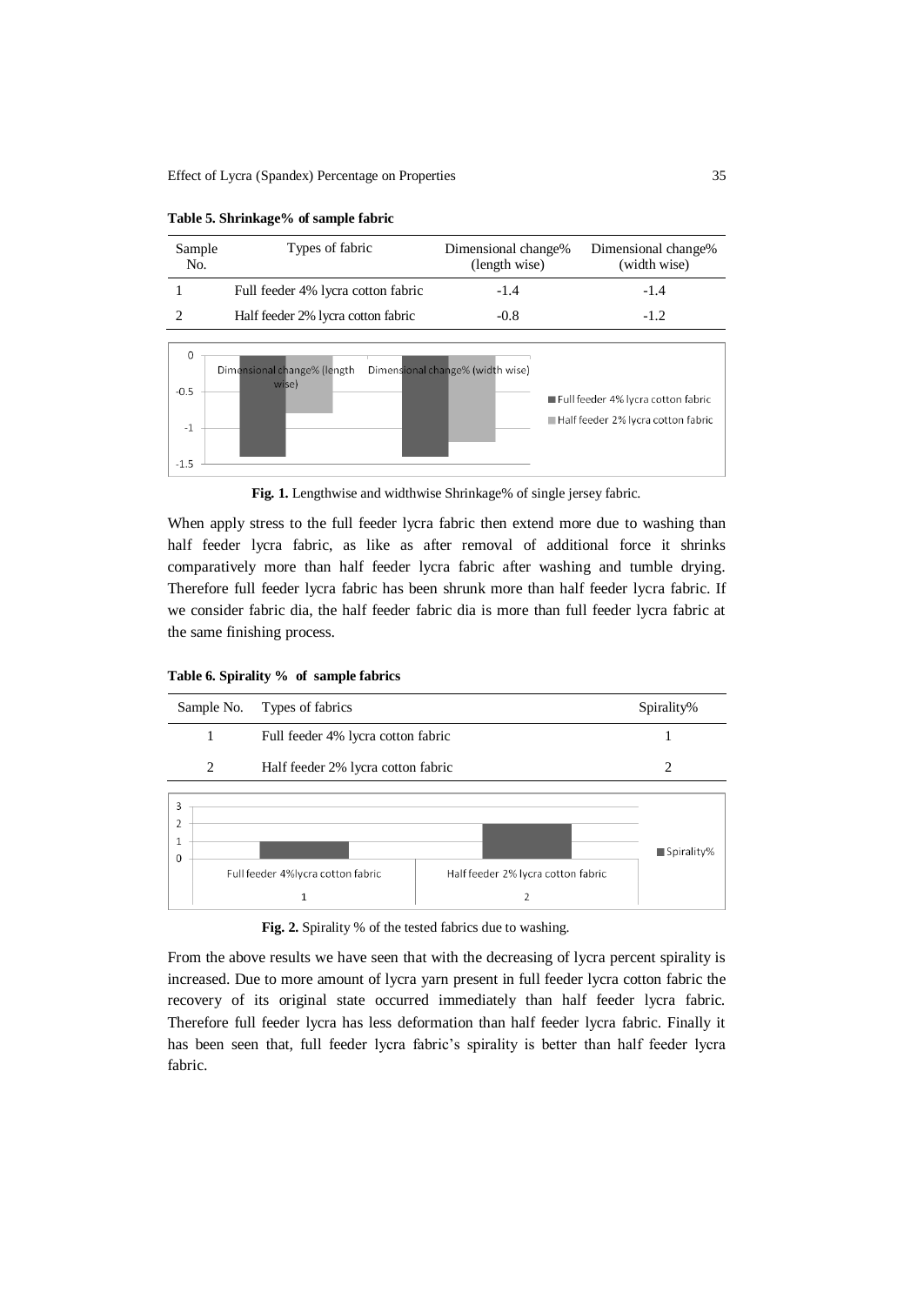

**Table 7. Bursting strength of sample fabrics**



From the above result we have found that half feeder lycra fabric having low bursting strength because decreasing lycra percentage; time, flow rate and pressure is also decreasing. More lycra percentage show more elasticity or stretching since more flexible part present in full feeder lycra fabric. As a result full feeder lycra fabric gives more bursting strength.

**Table 8. Pilling test result of sample fabrics**





**Fig. 4.** Pilling test result of sample fabrics.

Pilling quality of fabrics is better in case of fabrics containing full feeder lycra than the fabric containing half feeder lycra. That is increasing lycra percentage shows better pilling quality. In case of full feeder lycra (4%) in single jersey knitted fabric grading